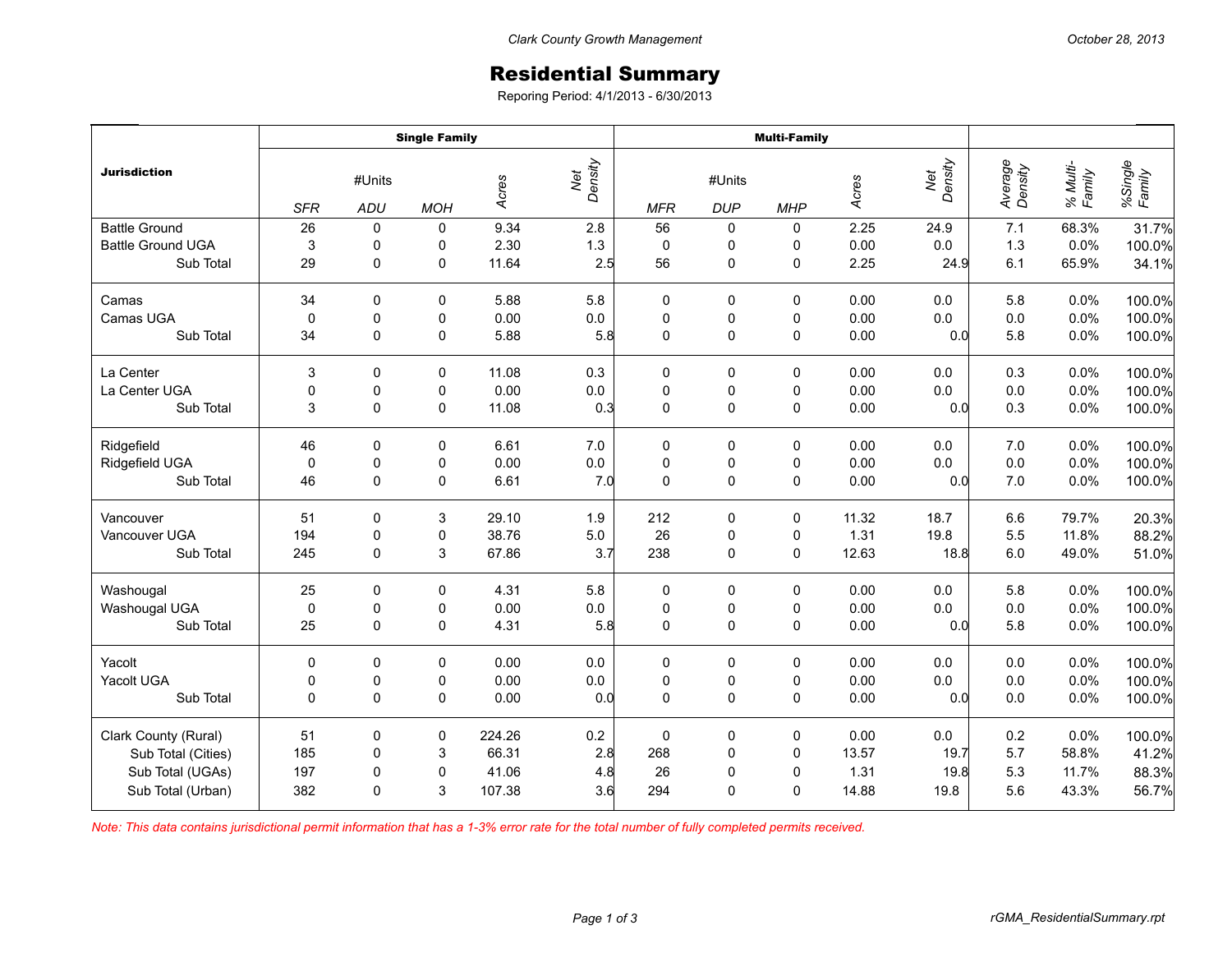## **Residential Density**